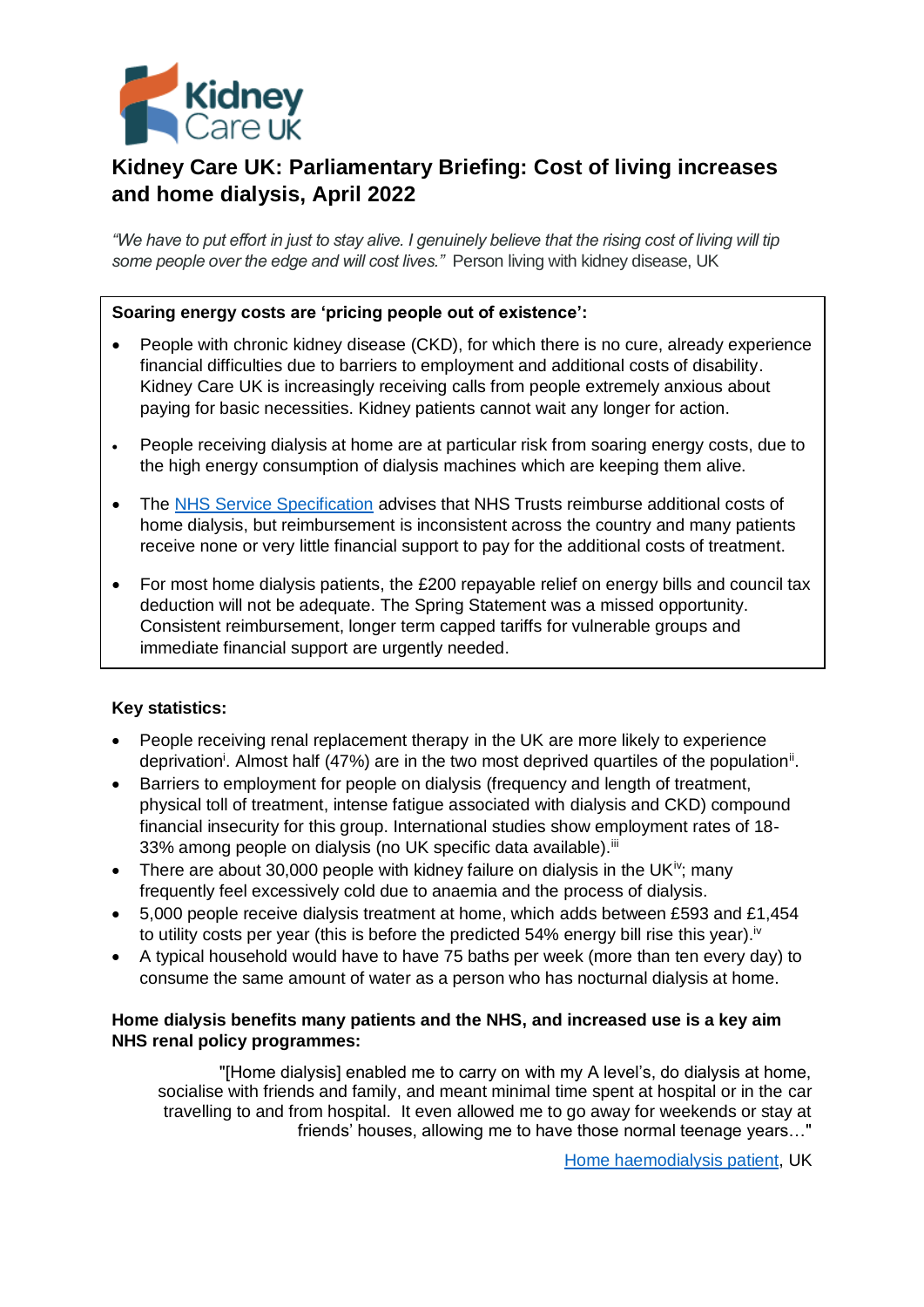It is also a cost-effective use of NHS resources. Achieving the Getting it Right First Time [\(GIRFT\)](https://www.gettingitrightfirsttime.co.uk/medical-specialties/renal-medicine/) target of 20% prevalence rate for home dialysis could save the NHS £5m per year.

**Home dialysis impacts household utility bills:** The additional power and water depends on the dialysis prescription (how much dialysis received), but Kidney Care UK calculates that the annual utility costs of haemodialysis at home are between £593 for 3 sessions a week at 4 hours a time and £1,454 for 5 sessions a week overnight, which is found by many to be the gentlest and most effective treatment. This cost is before the energy cost increases in April and October 2022.

## **Reimbursement guidance exists but is not applied consistently:**

UK Kidney Association [guidance on reimbursement](https://britishrenal.org/wp-content/uploads/2016/10/National-Home-Adaptation-and-Reimbursement-Guidance-for-People-Undertaking-Dialysis-at-Home.pdf) for home therapy is available to support Trusts. The renal service [commissioning specification](https://www.england.nhs.uk/commissioning/wp-content/uploads/sites/12/2015/01/a06-serv-spec-haemodialysis-renl-failr-home.pdf) states that "It is recognised that there may be circumstances when it is appropriate to make a contribution towards a utility bill if:

- A patient is running specialised equipment at home, which would usually be operated in a hospital setting AND;
- There are additional costs of running the equipment over and above the patient's usual utility bills; AND
- The specialised equipment is the commissioning responsibility of NHS England. In the case of home dialysis, NHS England will meet (through the payment of the national tariff to the patient's usual dialysis provider) the additional direct utility costs (which may include electricity, water, gas and telephone) by way of a reimbursement to the patient. These costs should be based on documentary evidence such as copies of utility bills before and after the specialised equipment was introduced. The costs should be agreed between the provider and the individual patient."

Despite this, Kidney Care UK's Advocacy Team, who offer direct support to people with kidney disease, report that in some NHS Trusts reimbursement schemes are neither discussed nor available to people considering home dialysis.

In addition, the level of reimbursement payments can be insufficient to meet additional annual costs. We are supporting patients who have made the difficult decision to return to dialysis in the unit purely because reimbursement payments are too low to cover the energy costs of home dialysis. This will strain the capacity of already stretched dialysis services.

#### I**nadequate financial support increases stress and removes choice:**

The added costs of home dialysis, amid a backdrop of rising costs in many areas of life, renders it an unviable option for many if adequate reimbursement policies are not available. This is in direct opposition to the first two guiding principles of the NHS:

- The NHS provides a comprehensive service, available to all
- Access to NHS services is based on clinical need, not an individual's ability to pay

On 31<sup>st</sup> March 2022, when asked about Government plans to mitigate the potential effect of rising energy costs on health inequalities for people with kidney failure receiving home dialysis treatment, Rt Hon Greg Hands MP referred to the energy price cap, the £200 loan and £150 council tax discount for some households, as well as schemes such as the Warm Home Discount, Winter Fuel Payments and Cold Weather Payments. This support will provide limited help for some to cope with rising energy bills, but does not address the specific needs of people who face significant additional costs because they are paying to run life-saving medical equipment at home. The loss of the Warm Home Discount for many people receiving certain disability benefits will further increase the financial stress this winter for people living with a disability, particularly in light of further price hikes in October 2022.